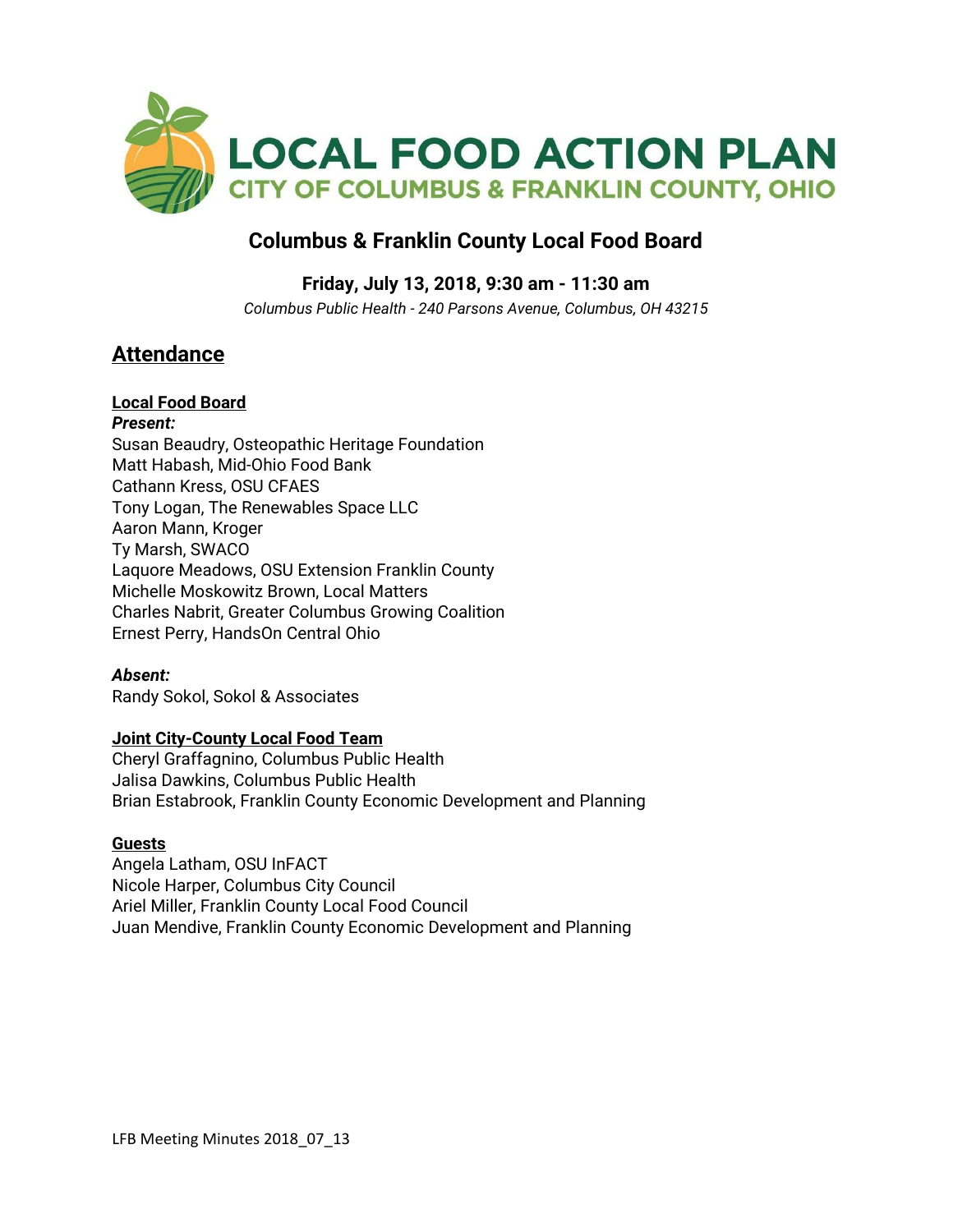### **Meeting Objectives**

- Approve 04/13/18 Meeting Minutes
- Review strategic funding themes and discuss next steps
- Update on Linden Farmers Market

| Welcome &<br><b>Introductions</b>                               | The meeting was called to order and Board members discussed an<br>emerging opportunity in the local food system that captured their<br>attention since the last meeting.                                             |
|-----------------------------------------------------------------|----------------------------------------------------------------------------------------------------------------------------------------------------------------------------------------------------------------------|
| <b>Administrative</b><br><b>Tasks</b>                           | The Board adopted a motion to approve the meeting minutes from April<br>13, 2018 by an 9 to 0 vote.                                                                                                                  |
|                                                                 | The Local Food Team reviewed the Local Food Board's roles and<br>responsibilities.                                                                                                                                   |
| <b>Presentations</b>                                            | Board members Charles Nabrit and Matt Habash provided presentations<br>including:<br>Overview of academic studies<br>Personal food system experience<br>Organization's food system projects                          |
| <b>Project Teams</b><br><b>Update</b>                           | Charles Nabrit provided a review of the USDA Farmers' Market<br>Promotion Program grant proposal submitted by Farmers' Market<br>Management Network with the assistance of the Local Food Team.                      |
|                                                                 | The Local Food Team introduced current farmers' market issues, and<br>the City of Columbus' support of a pilot farmer's market, the Linden<br>Farmers Market.                                                        |
|                                                                 | Landon Adams, Linden Farmers Market Manager, provided an overview<br>of the market and preliminary market vendor makeup data.                                                                                        |
|                                                                 | Tony Logan provided an update on the development of the financial<br>resources toolkit.                                                                                                                              |
|                                                                 | The Local Food Team reported that the current conditions report for C-9<br>would be available in the coming week.                                                                                                    |
|                                                                 | Ty Marsh introduced the SWACO Food Waste Action Plan planning<br>process to the Local Food Board.                                                                                                                    |
| <b>Strategic Funding</b><br><b>Interviews</b><br><b>Summary</b> | The Local Food Team provided an overview of City Council legislation<br>approved for the Linden Farmers Market, Local Food Team training and<br>expenses, Greater Columbus Growing Coalition liability insurance and |